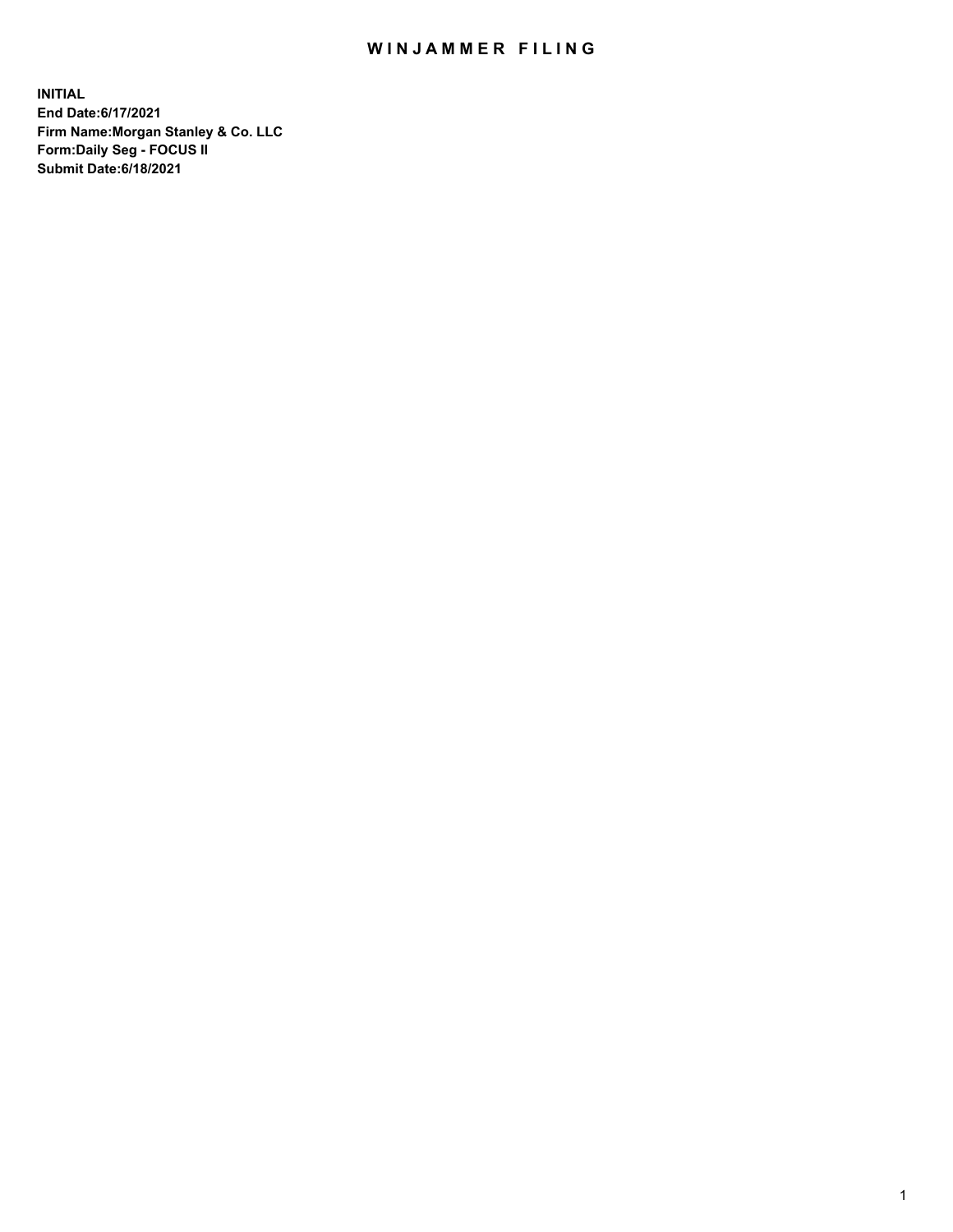**INITIAL End Date:6/17/2021 Firm Name:Morgan Stanley & Co. LLC Form:Daily Seg - FOCUS II Submit Date:6/18/2021 Daily Segregation - Cover Page**

| Name of Company                                                                                                                                                                                                                                                                                                                | <b>Morgan Stanley &amp; Co. LLC</b>                         |
|--------------------------------------------------------------------------------------------------------------------------------------------------------------------------------------------------------------------------------------------------------------------------------------------------------------------------------|-------------------------------------------------------------|
| <b>Contact Name</b>                                                                                                                                                                                                                                                                                                            | <b>Ikram Shah</b>                                           |
| <b>Contact Phone Number</b>                                                                                                                                                                                                                                                                                                    | 212-276-0963                                                |
| <b>Contact Email Address</b>                                                                                                                                                                                                                                                                                                   | Ikram.shah@morganstanley.com                                |
| FCM's Customer Segregated Funds Residual Interest Target (choose one):<br>a. Minimum dollar amount: ; or<br>b. Minimum percentage of customer segregated funds required:%; or<br>c. Dollar amount range between: and; or<br>d. Percentage range of customer segregated funds required between:% and%.                          | 235,000,000<br><u>0</u><br>0 <sub>0</sub><br>0 <sub>0</sub> |
| FCM's Customer Secured Amount Funds Residual Interest Target (choose one):<br>a. Minimum dollar amount: ; or<br>b. Minimum percentage of customer secured funds required:%; or<br>c. Dollar amount range between: and; or<br>d. Percentage range of customer secured funds required between:% and%.                            | 140,000,000<br><u>0</u><br>0 <sub>0</sub><br>0 <sub>0</sub> |
| FCM's Cleared Swaps Customer Collateral Residual Interest Target (choose one):<br>a. Minimum dollar amount: ; or<br>b. Minimum percentage of cleared swaps customer collateral required:% ; or<br>c. Dollar amount range between: and; or<br>d. Percentage range of cleared swaps customer collateral required between:% and%. | 92,000,000<br><u>0</u><br><u>00</u><br>00                   |

Attach supporting documents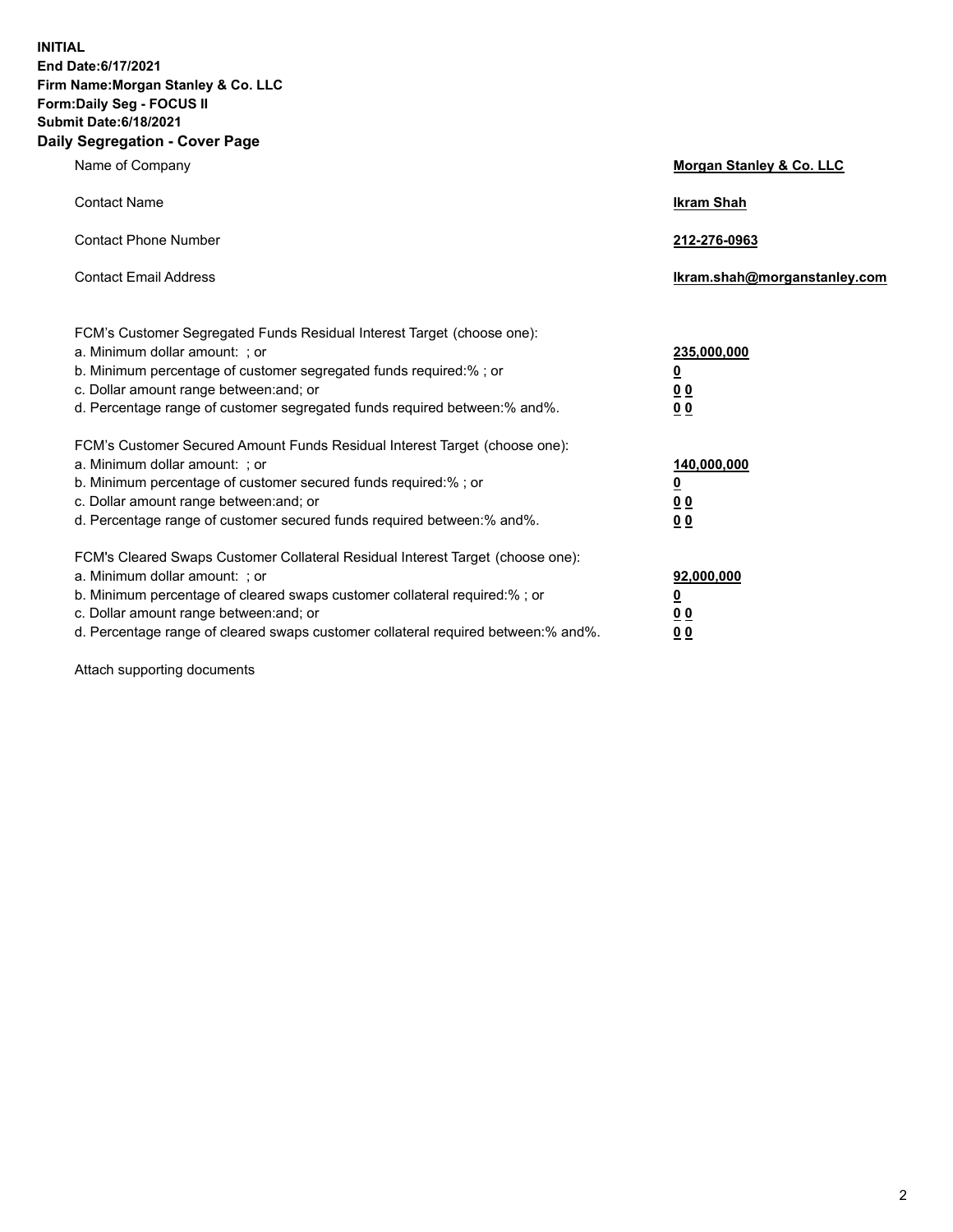## **INITIAL End Date:6/17/2021 Firm Name:Morgan Stanley & Co. LLC Form:Daily Seg - FOCUS II Submit Date:6/18/2021**

**Daily Segregation - Secured Amounts** Foreign Futures and Foreign Options Secured Amounts Amount required to be set aside pursuant to law, rule or regulation of a foreign government or a rule of a self-regulatory organization authorized thereunder 1. Net ledger balance - Foreign Futures and Foreign Option Trading - All Customers A. Cash **4,857,228,755** [7315] B. Securities (at market) **2,211,416,031** [7317] 2. Net unrealized profit (loss) in open futures contracts traded on a foreign board of trade **416,889,213** [7325] 3. Exchange traded options a. Market value of open option contracts purchased on a foreign board of trade **22,502,173** [7335] b. Market value of open contracts granted (sold) on a foreign board of trade **-15,954,173** [7337] 4. Net equity (deficit) (add lines 1. 2. and 3.) **7,492,081,999** [7345] 5. Account liquidating to a deficit and account with a debit balances - gross amount **59,629,922** [7351] Less: amount offset by customer owned securities **-55,255,731** [7352] **4,374,191** 6. Amount required to be set aside as the secured amount - Net Liquidating Equity Method (add lines 4 and 5) 7. Greater of amount required to be set aside pursuant to foreign jurisdiction (above) or line 6. FUNDS DEPOSITED IN SEPARATE REGULATION 30.7 ACCOUNTS 1. Cash in banks A. Banks located in the United States **402,357,334** [7500] B. Other banks qualified under Regulation 30.7 **541,567,438** [7520] **943,924,772** 2. Securities A. In safekeeping with banks located in the United States **578,059,084** [7540] B. In safekeeping with other banks qualified under Regulation 30.7 **42,669,479** [7560] **620,728,563** 3. Equities with registered futures commission merchants A. Cash **18,847,740** [7580] B. Securities **0** [7590] C. Unrealized gain (loss) on open futures contracts **-1,085,408** [7600] D. Value of long option contracts **0** [7610] E. Value of short option contracts **0** [7615] **17,762,332** [7620] 4. Amounts held by clearing organizations of foreign boards of trade A. Cash **0** [7640] B. Securities **0** [7650] C. Amount due to (from) clearing organization - daily variation **0** [7660] D. Value of long option contracts **0** [7670] E. Value of short option contracts **0** [7675] **0** [7680] 5. Amounts held by members of foreign boards of trade A. Cash **4,117,433,284** [7700] B. Securities **1,590,687,467** [7710] C. Unrealized gain (loss) on open futures contracts **417,974,621** [7720]

- 
- 
- 6. Amounts with other depositories designated by a foreign board of trade **0** [7760]
- 7. Segregated funds on hand **0** [7765]
- 8. Total funds in separate section 30.7 accounts **7,715,059,039** [7770]
- 9. Excess (deficiency) Set Aside for Secured Amount (subtract line 7 Secured Statement Page 1 from Line 8)
- 10. Management Target Amount for Excess funds in separate section 30.7 accounts **140,000,000** [7780]
- 11. Excess (deficiency) funds in separate 30.7 accounts over (under) Management Target **78,602,849** [7785]

**0** [7305]

[7354] **7,496,456,190** [7355]

**7,496,456,190** [7360]

[7530]

[7570]

 D. Value of long option contracts **22,502,173** [7730] E. Value of short option contracts **-15,954,173** [7735] **6,132,643,372** [7740] **218,602,849** [7380]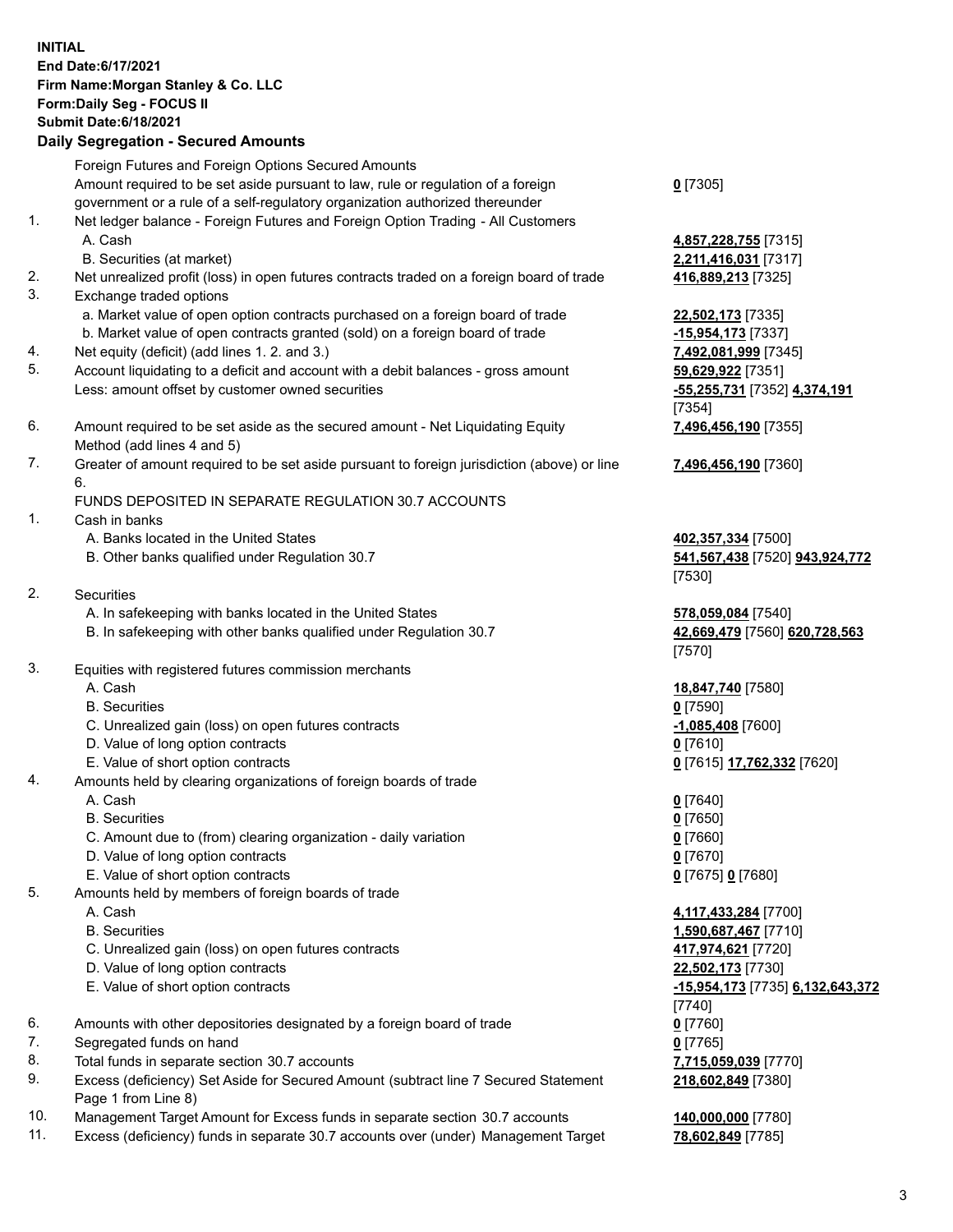**INITIAL End Date:6/17/2021 Firm Name:Morgan Stanley & Co. LLC Form:Daily Seg - FOCUS II Submit Date:6/18/2021 Daily Segregation - Segregation Statement** SEGREGATION REQUIREMENTS(Section 4d(2) of the CEAct) 1. Net ledger balance A. Cash **16,778,287,370** [7010] B. Securities (at market) **8,189,105,422** [7020] 2. Net unrealized profit (loss) in open futures contracts traded on a contract market **13,170,757** [7030] 3. Exchange traded options A. Add market value of open option contracts purchased on a contract market **823,485,060** [7032] B. Deduct market value of open option contracts granted (sold) on a contract market **-387,864,996** [7033] 4. Net equity (deficit) (add lines 1, 2 and 3) **25,416,183,613** [7040] 5. Accounts liquidating to a deficit and accounts with debit balances - gross amount **722,803,916** [7045] Less: amount offset by customer securities **-716,126,647** [7047] **6,677,269** [7050] 6. Amount required to be segregated (add lines 4 and 5) **25,422,860,882** [7060] FUNDS IN SEGREGATED ACCOUNTS 7. Deposited in segregated funds bank accounts A. Cash **2,293,213,014** [7070] B. Securities representing investments of customers' funds (at market) **0** [7080] C. Securities held for particular customers or option customers in lieu of cash (at market) **1,849,429,547** [7090] 8. Margins on deposit with derivatives clearing organizations of contract markets A. Cash **15,067,364,479** [7100] B. Securities representing investments of customers' funds (at market) **0** [7110] C. Securities held for particular customers or option customers in lieu of cash (at market) **5,859,839,136** [7120] 9. Net settlement from (to) derivatives clearing organizations of contract markets **-188,254,664** [7130] 10. Exchange traded options A. Value of open long option contracts **823,485,060** [7132] B. Value of open short option contracts **-387,864,996** [7133] 11. Net equities with other FCMs A. Net liquidating equity **11,401,036** [7140] B. Securities representing investments of customers' funds (at market) **0** [7160] C. Securities held for particular customers or option customers in lieu of cash (at market) **0** [7170] 12. Segregated funds on hand **479,836,739** [7150] 13. Total amount in segregation (add lines 7 through 12) **25,808,449,351** [7180] 14. Excess (deficiency) funds in segregation (subtract line 6 from line 13) **385,588,469** [7190]

- 15. Management Target Amount for Excess funds in segregation **235,000,000** [7194]
- 16. Excess (deficiency) funds in segregation over (under) Management Target Amount Excess

**150,588,469** [7198]